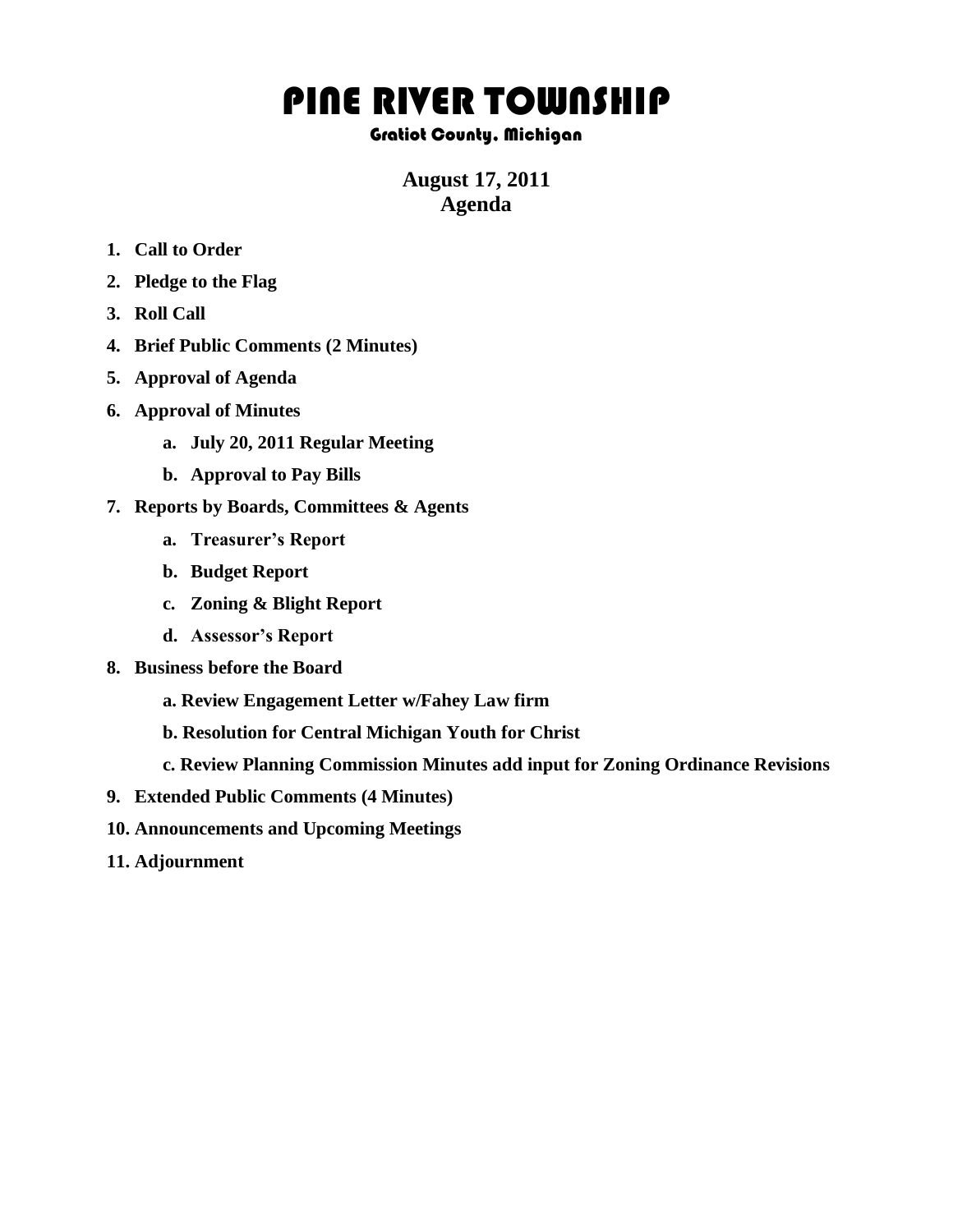## **MINUTES OF THE PINE RIVER TOWNSHIP BOARD MONTHLY MEETING August 17, 2011**

- 1. The regular monthly meeting of the Pine River Township Board was called to order at 8:00 pm by Supervisor Beeson at the Township Hall.
- 2. Pledge the flag: The board and the public said the pledge to the flag.
- 3. Roll Call: Beeson: present, Rademacher: present, Moeggenborg: present, Baker: present, Best present. All Board Members present.
- 4. Brief Public comments (2 minutes):
- 5. Approve the Agenda:

Motion by Moeggenborg: support by Best: to approve the Agenda as presented. All board members approved. Motion carried 5-0.

6. Approve the Minutes:

Motion by Best: support by Moeggenborg: to approve the Regular Meeting Minutes of July 20, 2011. All board members approved. Motion carried 5-0.

7. Approval to Pay Bills:

 Motion made by Moeggenborg: support by Best: to pay bills as presented in the amount of \$68,290.73. All board members approved. Motion carried 5-0.

- 8. Reports by Boards, Committees & Agents
	- a. Treasurers Report Discussion; report placed on file.
	- b. Budget Report Discussion: report placed on file.
	- c. Zoning & Blight Officer Discussion: report placed on file
	- d. Assessor Report no report this month
- 9. Business before the Board:
	- a. Review Engagement Letter w/ Fahey Law Firm Motion by Best: support by Baker: to approve Fahey- Schultz- Burzych- Rhode Attorneys at Law to represent the Pine River Township as its Township Attorney. All board members approved. Motion carried 5-0.

b. Resolution for Central Michigan Youth for Christ Motion by Best: support by Moeggenborg: to approve Central Michigan Youth for Christ application for a Charitable Gaming License. Resolution to allow a Charitable Gaming License to Central Michigan Youth for Christ. Ayes: (5) Rademacher, Moeggenborg, Baker, Beeson, Best Nays: None Absent: None Motion carried 5-0.

c. Review Planning Commission Minutes – add input for Zoning Ordinance Revisions Discussion report placed on file